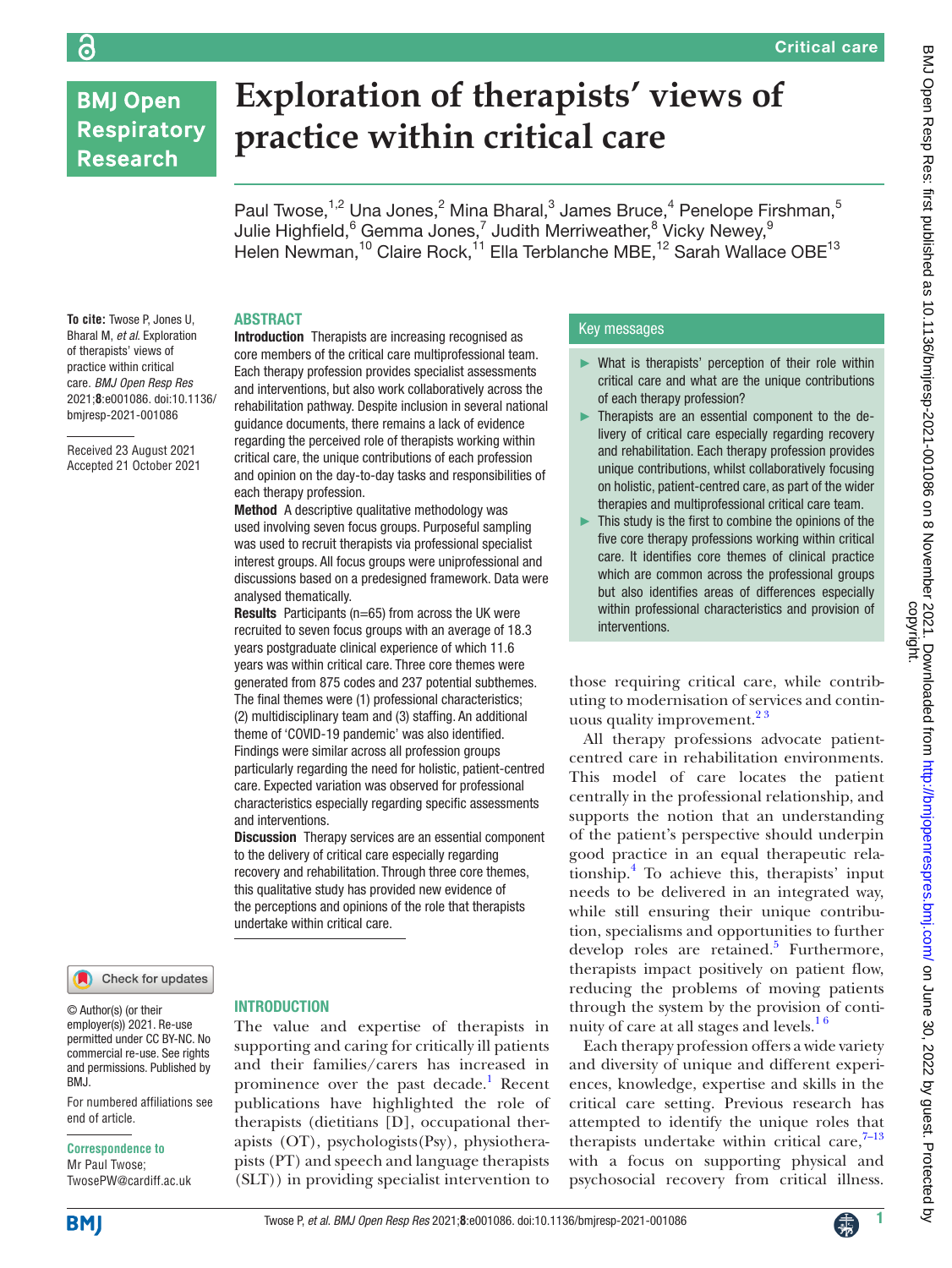Additionally, recent national guidelines have identified the role of each profession to critical care, making key standards and recommendations around the provision of services, contributions and recommended staffing levels, for example, therapist to patient ratio.<sup>3</sup> However, while these standards and recommendations have supported the development of therapy services and the roles of each profession are becoming more recognised, there remains a lack of evidence to support the recommended models and staffing ratios. Additionally, these recommendations also focus on each therapy profession in isolation, rather than considering the collaborative, patient centred model in which they deliver services.

The aim of this project was to explore the perceived role of therapists working within critical care, the unique contributions of each profession and gain opinion on the day-to-day tasks and responsibilities of each therapy profession in critical care. These results, in conjunction with the available literature and national documents, will then be used to further support the role of therapists in critical care and identify areas for further study.

## METHODOLOGY

#### Study design

A descriptive qualitative methodology was used to allow comprehensive gathering of data with low level of interpretation, enabling findings to stay closer to the data provided by participants.

#### **Participants**

Purposeful sampling was utilised to recruit experienced critical care therapists (PT, OT, SLT, DT, Psy) with at least 5 years post-graduate experience of which at least 3 years were in a senior role within critical care.

The research team comprised of therapists from each of the professions involved in the study who were members of the relevant United Kingdom specialist interest group. Identification and recruitment of participants by the research team was via advertisements in the specialist interest groups' newsletters and social media outlets. Purposeful sampling was used to ensure appropriate UK geographical spread.

#### Methods

Seven focus group sessions were held virtually via MS TEAMS between June and August 2020. To reflect the presumed size of existing workforces, two focus groups were held for PT and DT, and one focus group for each of OT, SLT and Psy. Discussion was facilitated by the chief investigator asking predefined open-ended questions relating to the roles of each therapy profession in critical care, their unique contribution and the specific roles and responsibilities of each profession. Study notes were taken during the recorded focus group to reflect any non-verbal aspects or to clarify any discussions. Each focus group lasted no longer than 1 hour. All

ζą

focus groups were uniprofessional, for example, only PT present. A schedule for the focus groups was developed in conjunction and piloted, with therapists working in the chief investigators host institution. Due to the timing of the focus groups during the COVID-19 pandemic, an additional question was added postpilot regarding the impact of COVID-19 on practice.

All audio recordings of the seven focus group sessions were transcribed and checked for accuracy by the co-researchers through listening back to the recordings while reading the transcribed notes.

#### Analysis

Thematic analysis of the transcribed data was used following the method of Braun and Clarke<sup>[9](#page-7-6)</sup> using the following steps: transcription and reading of the data; generation of initial codes; creating potential themes; themes checked in relation to initial codes; naming of themes and generation of thematic map.<sup>[14](#page-7-7)</sup> Thematic analysis was completed by PT and UJ, with themes reviewed by all authors. Explanatory quotes from the raw data were used to enhance understanding of participants viewpoints.

#### **RESULTS**

#### Baseline characteristics of participants

Sixty-five clinicians consented to participate across the seven focus groups. PT (n=20) and D (n=19) were represented in two focus groups per profession. The OT focus group involved 9 participants, with 10 and 7 recruited to the SLT and Psy groups respectively. Participants had an average of 18.3 years  $(\pm 7.4)$  of postgraduate clinical experience, of which  $11.6$  ( $\pm 6.7$ ) years was in critical care. [Table](#page-1-0) 1 shows the experience by professional background. The duration of all the focus groups lasted on average 1 hour. The chief investigator (PT) was the only person to be present in all focus groups. Geographical representation was achieved with therapists from each UK nation, and 42 health organisations represented. No focus group had more than one representative from any health organisation.

<span id="page-1-0"></span>

| Clinical experience of participants by professional<br><b>Table 1</b><br>background |                                           |                                                  |  |  |  |  |
|-------------------------------------------------------------------------------------|-------------------------------------------|--------------------------------------------------|--|--|--|--|
| <b>Profession</b>                                                                   | Post graduate<br>experience<br>Years (SD) | <b>Critical care</b><br>experience<br>Years (SD) |  |  |  |  |
| Dietetics (n=19)                                                                    | 18.7(5.9)                                 | 13.5(6.0)                                        |  |  |  |  |
| Occupational Therapy<br>$(n=9)$                                                     | 13.7(5.4)                                 | 4.78(4.4)                                        |  |  |  |  |
| Physiotherapy (n=20)                                                                | 20.1(8.5)                                 | 13.5(7.0)                                        |  |  |  |  |
| $P$ sychology (n=7)                                                                 | 13.7 (6.4)                                | 6.7(5.9)                                         |  |  |  |  |
| Speech and language<br>therapy $(n=10)$                                             | 20.7(7.5)                                 | 12.6(5.3)                                        |  |  |  |  |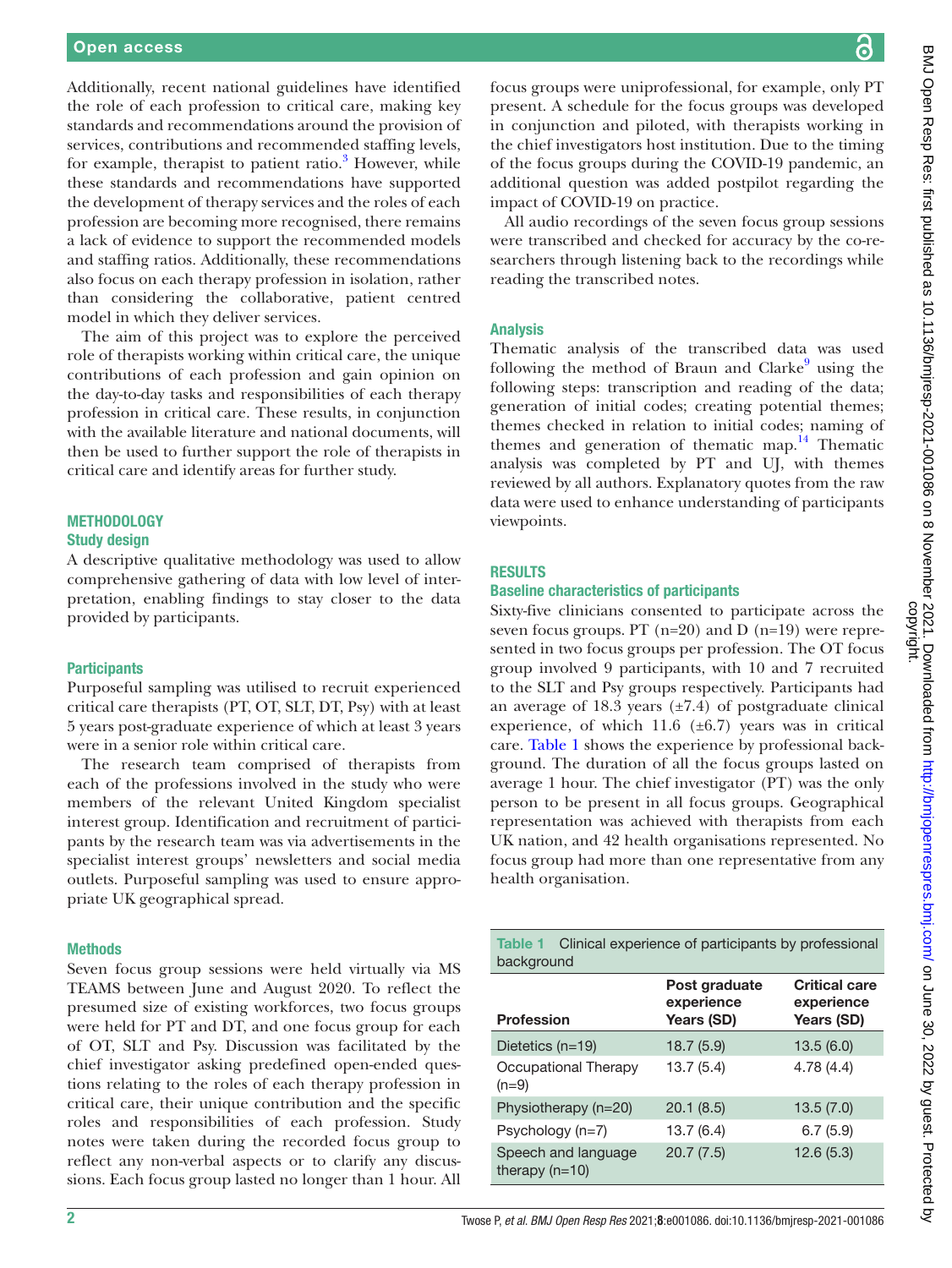<span id="page-2-0"></span>Table 2 Key themes of therapy practice within critical care

| <b>Theme</b>                 | <b>Subtheme</b>                                                                     |
|------------------------------|-------------------------------------------------------------------------------------|
| Professional characteristics | Professional development<br>Evidence-based practice<br>Governance<br>Role specifics |
| Multidisciplinary team       | Collaborative working<br>Roles and responsibilities                                 |
| Staffing                     | Funding<br>Workforce<br>Staff: patient ratios                                       |
| COVID-19 pandemic            |                                                                                     |

## Overarching themes

A total of 875 codes were created, which were then further categorised into 237 potential themes and subthemes. These potential themes were then referenced back to the original codes and consensus from the two researchers was reached for three core themes. These themes were (1) professional characteristics, (2) multidisciplinary team (MDT) and (3) staffing (see [table](#page-2-0) 2). An additional subtheme of COVID-19 pandemic was also identified which encapsulated aspects of all the other themes. Patient-centred care was apparent across all themes, which included patient advocacy, holistic management, individualised care and consideration of care across the recovery pathway.

## Professional characteristics

## Professional development

Participants frequently discussed professional development as a key aspect of therapy services especially regarding the need for ensuring appropriate knowledge and skill sets. Both physiotherapy and occupational therapy referred to the rotational nature of their training, allowing for development of transferable skills from other clinical areas for example, mental health.

OT7: we're trained in mental and physical health at university really, really helps, even if you've not worked in mental health after you've qualified

Professional development also encompassed subthemes on students (both undergraduate and postgraduate) in terms of clinical experience and succession planning. Innovation within professional roles was frequently reported especially with regards to expanded or extended therapy roles. This included diagnostics and interventions for example, D inserting nasogastric/ jejunal feeding tubes. Extended roles also included becoming chief investigators for research projects, roles within clinical boards and directorates and independent prescribing.

D12: …all those extra things, the audit, post ICU rehab work, all the education, teaching, guideline development, extended scope of practice

## Evidence-based practice

All professional groups especially dietetics, frequently referred to the need to ensure high-quality evidencebased practice and implementation science (especially the interpretation and implementation of research into clinical practice).

D10: research role comes in whether that's more of a research with a small 'r'- quality improvement maybe more, or actually being actively involved in research

Several comments referred to the need to be outcomes focused on service modelling to reflect the benefits of therapy input to the critical care.

SLT3: demonstrate what our role would look like, or how our outcomes would be improved by a seven, six or seven day service…

All therapy professions reported a need to increase involvement in profession specific and therapy specific research, as well as involvement in audit, service evaluation and quality improvement. The development of national guidelines, particularly in response to the COVID-19 pandemic, was discussed and the benefits of national communication and sharing of information.

D11: we got (national) guidelines out on how to manage these patients before anyone else

## **Governance**

Many participants discussed key issues around governance, specifically autonomous practice within a highly medicalised environment. With autonomy, participants also felt the need to have robust methods to ensure patient safety, including the creation of national and local guidelines and procedure documents.

D5: …asked to input into clinical governance and any standards or guidelines that are produced as a result of that

This was further discussed in the context of workforce planning and the need to have core membership within the critical care MDT to ensure an understanding of professional requirements and service delivery.

D13: …a core member of the MDT team on a day to day basis not just once or twice a week…

## Role specifics

Participants all discussed the specific roles that were associated with their own therapy profession. These discussions particularly focused on specific assessment processes and tools, interventions (see [table](#page-3-0) 3).

SLT4: advocating their right to as optimum recovery as possible through early rehabilitation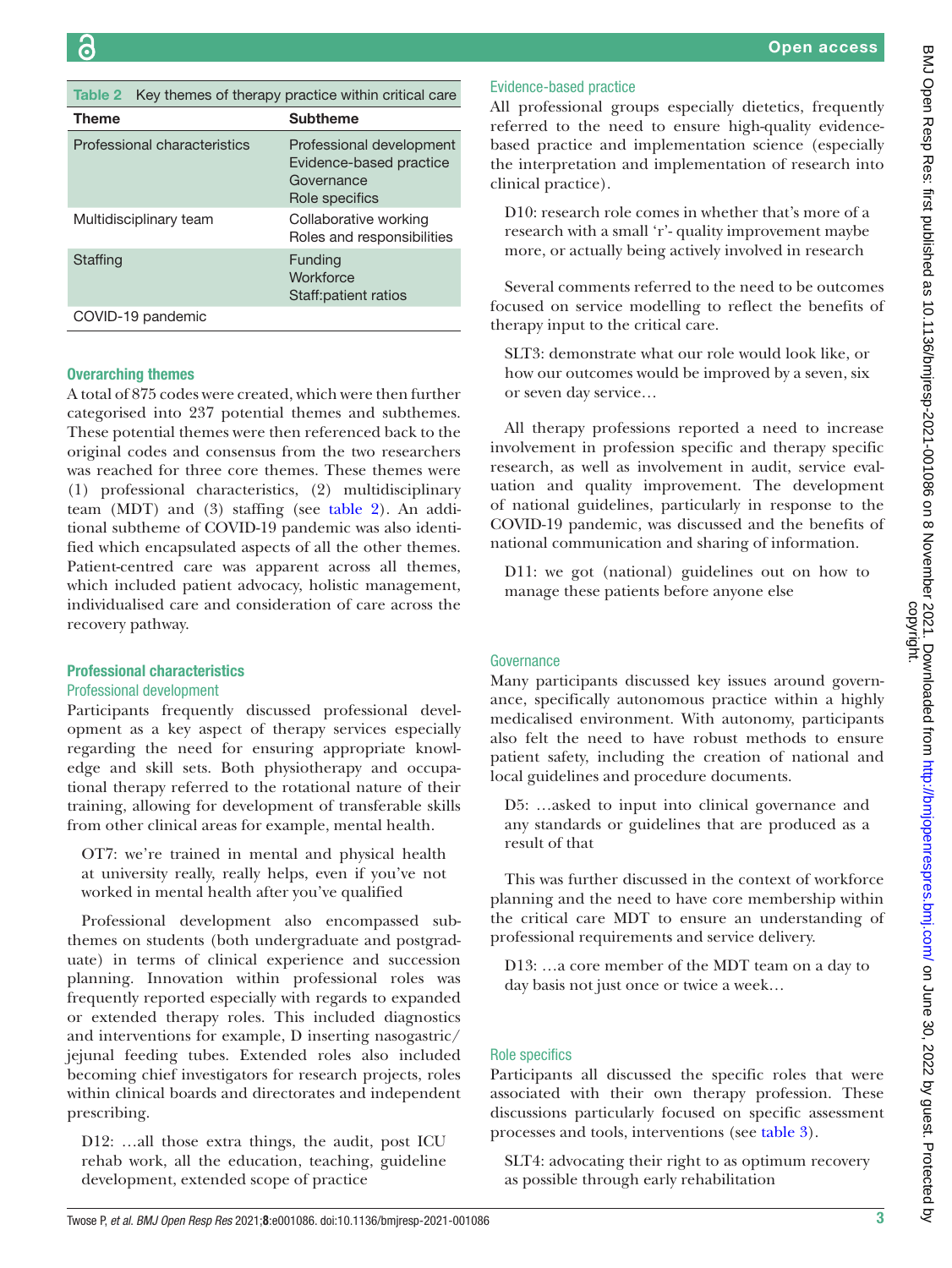### <span id="page-3-0"></span>Table 3 Specific roles by professional background

| <b>Dietetics</b>                                                                | <b>Occupational therapy</b>                                                      | Physiotherapy                                                                                                | <b>Psychology</b>                                                                                    | Speech and<br>language therapy                                                                                    |
|---------------------------------------------------------------------------------|----------------------------------------------------------------------------------|--------------------------------------------------------------------------------------------------------------|------------------------------------------------------------------------------------------------------|-------------------------------------------------------------------------------------------------------------------|
| Individulised<br>assessment<br>for nutritional<br>content, timing<br>and amount | Assessment of<br>function, mood and<br>engagement<br>Early discharge<br>planning | <b>Respiratory assessment</b> ■<br>Secretion management<br>Optimisation of<br>oxygenation and<br>ventilation | Assessment and<br>intervention for<br>inpatients-during<br>and after critical care<br>Assessment and | $\blacktriangleright$ Restoration of<br>communication<br>Restoring airflow to<br>upper airway<br>Diagnostics with |
| Estimations<br>of energy<br>and protein<br>requirements                         | Rehabilitation<br>Maintenance of joint<br>range<br>Seating assessments           | Ventilator weaning<br>Extubation assessment<br>Lung ultrasound<br>Tracheostomy care and                      | intervention for<br>families<br>Staff well-being<br>Intervention for staff                           | FEES and video<br>fluoroscopy<br>Assessment of<br>mental capacity                                                 |
| Advising /<br>education for<br><b>MDT</b>                                       | Sensory assessments<br>Occupation<br>Assessment and                              | weaning<br><b>Rehabilitation</b>                                                                             | for work related<br>well-being                                                                       | $\blacktriangleright$ Use of one-<br>way valves<br>(tracheostomy)                                                 |
| Assessment of<br>drugs impacting<br>on nutrition                                | intervention for mental<br>health needs<br>Assessment of                         |                                                                                                              |                                                                                                      | Above cuff<br>vocalisation<br>Secretion                                                                           |
| Extended<br>scopes-insertion<br>of feeding tubes                                | cognition<br>Delirium management                                                 |                                                                                                              |                                                                                                      | management                                                                                                        |

All participants also reflected the need for individualised care and patient advocacy within their specialist area.

FEES, fibre-optic endoscopic evaluation of swallow; MDT, multidisciplinary team.

## Multidisciplinary team

#### Collaborative working

All professions commented on the need for integrated working both at a therapy level and wider critical care MDT. Participants felt that therapists are, and should continue to be, patient-centred and should work collaboratively to achieve the aims of the patient in a holistic way.

OT6: work together and look at goals together and see who is appropriate for which discipline really

Participants felt that therapists support each other both at a clinical level but also in promoting each other's roles.

PT6: educating others on their role as well so then they know when to use them effectively and that will just make for better MDT working

They also frequently reported the need for multidisciplinary training and education which is inclusive of all therapy professions.

SLT2: …a big part of our role is around education and training. So, supporting other members of the MDT…

Participants also suggested that all therapists play a key role in communication across the MDT, often being the link between different teams, as well as having a clear focus on ensuring effective communication between patients and families.

D1: …discussing and explaining that to family members, carers who can understand basic needs…

### Roles and responsibilities

Professional roles and responsibilities were frequently discussed throughout all focus groups. All participants commented on the need for integrated working but with clear professional identity.

PT1: blurred boundaries with physio and OT, and being able to sort of capture … you know, the bonuses of both therapists

This identity was based on undergraduate training and professional requirements, as well as service level agreements and ways of working.

PT3: physio training kind of prepares you for being able to manage all of those things at once

All professions discussed the need to have core membership within the critical care multiprofessional team and have both a 'shared voice' and an 'individual voice'. This was also reflected in the need for therapists to be involved in aspects of strategic planning, especially those relating to patient outcome and service developments.

Psy4: …but also there's something about being a bit more strategic about the pathways

## **Staffing**

## Funding

Throughout all focus groups, funding was a key discussion, particularly around the source of the funding, for example, roles supported directly by critical care or via other departments. Many participants suggested that the source of funding had a direct impact on the ability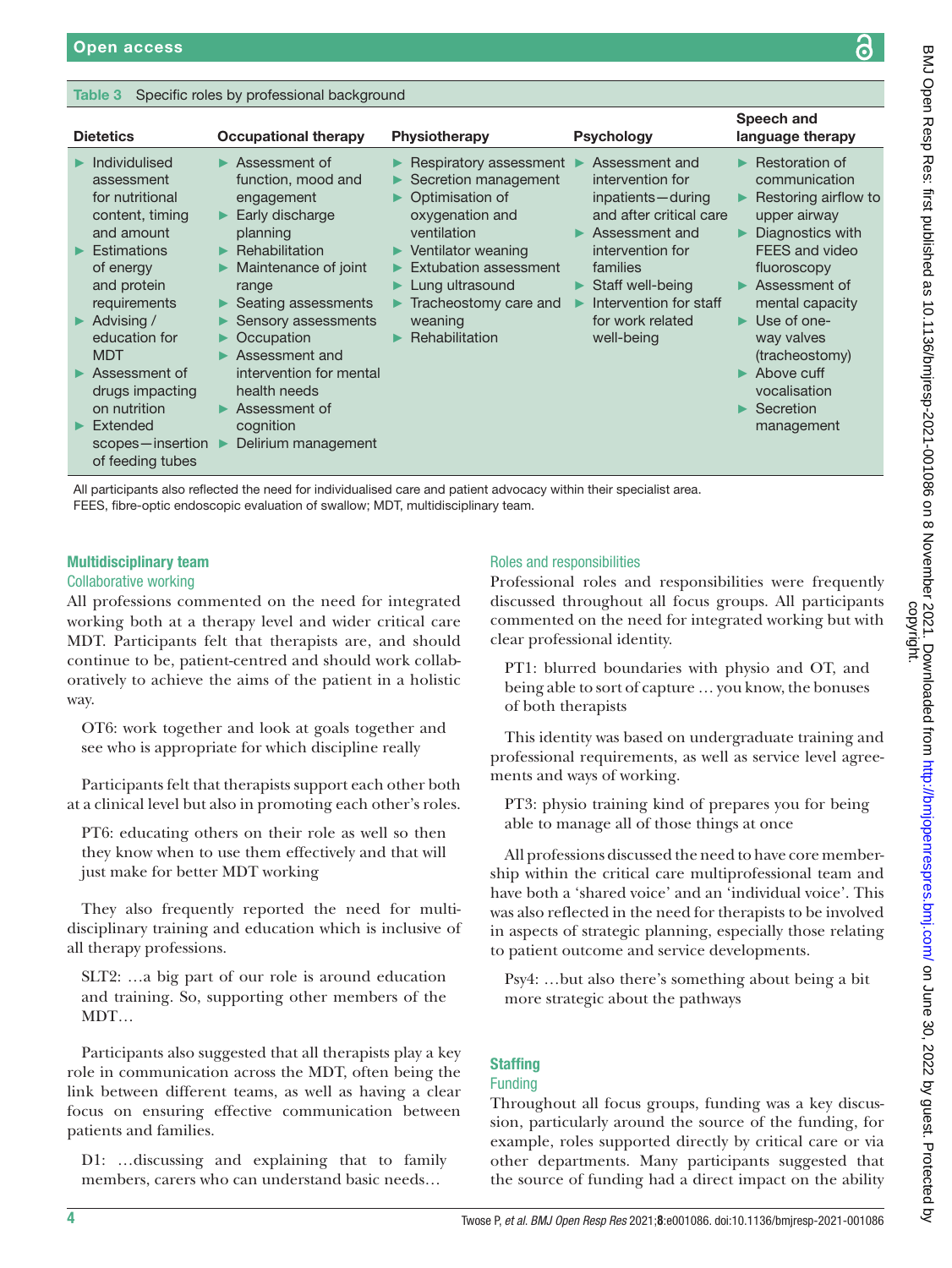to deliver services to patients admitted to critical care, but also the ability to be involved in other areas of practice including strategic planning, research and quality improvement.

PT2: we are an ICU team so you're not being pulled back to other wards or other areas because of staffing issues and vacancies or sickness and things

Discussions included commissioning of therapy services to patients within critical care and across the critical care recovery pathway (including critical care follow-up). Participants also raised points regarding funding for 7-day services, on-call (physiotherapy specific) and other emergency duty requirements. This focused on national variability and differences in service delivery.

SLT5: Because they are seven days, 24 hours, and actually being able to be there is really useful, but without the adequate staffing we're just not going to be able to provide or sustain that service, are we?

Several codes generated also related to funding to support non-direct roles such as staff support, team management and appraisal processes.

D4: I think the other thing that is often overlooked as well is the management time that we have to put in

## **Workforce**

Workforce discussions were focused on core themes of agenda for change banding, support workers and the balance of static and senior staff. Many participants also reflected that seniority of role was often not related to clinical practice within critical care but a reflection on additional roles and responsibilities required by the therapy service

D4: Often the critical care dietitians in units are the more senior dietitians within the department, so personally I manage a team as well as the critical care dietitians and non-critical care dietitians

Workforce discussions also included support for both undergraduate and postgraduate students and the need to reflect this requirement within staff planning.

PT9: Training and education of students as well, next generation

The final subtheme for workforce was succession planning with recognition from all professions for the need to future-proof services, recover after the COVID-19 pandemic and prepare for further potential critical care service expansion.

SLT3: So, we need to make sure that we're moving onwards and upwards, which we are, within our profession and making sure that we are … providing an adequately staffed, skilled workforce

## Staff : patient ratios

Existing and previous recommendations for staff to patient ratios was frequently mentioned. This included discussion of benchmarking and national guidelines, for example, Guidelines for the Provision of Intensive Care Services (GPICS V.2). Furthermore, the variability of staffing levels both at a regional and national level were highlighted.

OT5: 'there's such variation across trusts of what service OT provides, how many OTs there are, what kind of things they do'

Participants also highlighted the need for further work to demonstrate the potential benefits of improved staff to patient ratios both in terms of patient and service level outcomes.

Psy10: 'I really like that approach where we identify the outcome that we're trying to influence and then work back from there'

Workload was also frequently discussed which included both clinical and non-clinical requirements, and the need for staff to patient ratios to be reflective of the demands of the staff which is likely to be service dependent.

D9: …ratio to allow all of those extra bits in there like audit, research, service evaluation, guideline development, teaching, training, education and proper reviews of the patient

## COVID-19 pandemic

In addition to the above themes, participants frequently identified the COVID-19 pandemic within their responses. These encapsulated aspects of the core themes that were specifically affected by the pandemic.

## Professional Identity

Participants frequently discussed the impact of the COVID-19 pandemic on the profile of therapists, both positive and negative. Dietetics and SLT), in particular, reported an improved profile.

D15: 'it has highlighted the need for a dietitian because of COVID'

All professional groups suggested that visible presence and professional adaptability within the critical care unit throughout the pandemic was an essential factor. Those able to be more present, felt more involved in both clinical care and strategic planning, whereas those that had reduced presence felt that their role became less apparent.

Psy3: …because I wasn't there it was out of sight, out of mind…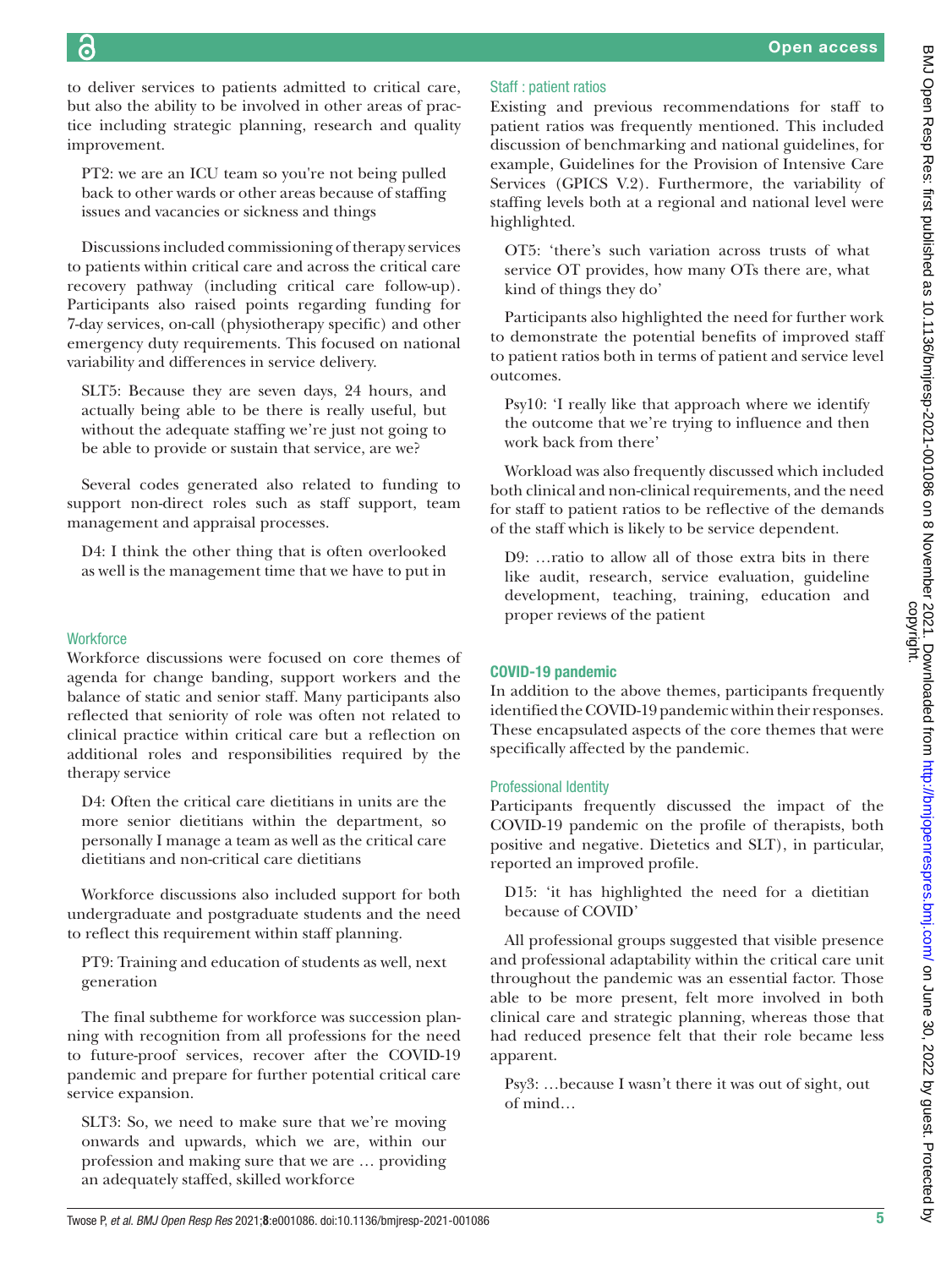#### Working practices

All professional groups discussed the impact of the COVID-19 pandemic on working practices. This particularly referred to changes to 7-day working and alteration of shift patterns. However, participants also identified that while this was in response to the pandemic, it was directly associated with staff redeployment (eg, increasing the number of available staff to support the critical care therapy service) and financial support for increased weekend working, etc.

PT17: just gave us the ability to maybe have the staffing levels that we've always dreamed of

The requirement for personal protective equipment (PPE) was reported as having both a positive and negative aspects. The negative aspects being around access to PPE during the first wave, challenges with patient communication and potential impact on patient delirium.

SLT10: realised how hard it is to communicate wearing PPE

#### **Workforce**

Discussions of workforce regarding the COVID-19 pandemic were different to those previously discussed above, with the focus of comments being around the increase in staff sickness, requirements for staff to take annual leave and the resulting variability in staffing levels.

PT17: …managing a service when you've obviously got sickness that's coming in, annual leave that's coming in, and all the services deem themselves a priority.

Several participants reported clear variation in changes in workforce during the pandemic with some units having large increases in the workforce, whereas others had no redeployment of staff despite significant increase in patient numbers (this was frequently reported within psychology focus group).

Psy4: the expectations, the demands exceed capacity, especially at the moment

#### **DISCUSSION**

This study has highlighted both the unique contributions that each therapy profession makes within critical care, but also the overlap in the desire to be patient-centred and collaborative in day-to-day activities. While several studies have explored profession specific elements of critical care practice,  $7^{10}$   $^{12}$   $^{13}$   $^{15}$  to our knowledge, this is the first study to explore the perceived roles, values and attitudes of all the main therapy services working within critical care, and to identify core themes across the professions.

National guidelines and recommendations have highlighted the need for therapy within critical care,  $3\frac{5}{16}$  and within rehabilitation the overlap between these professions is not new knowledge, $17$  however, this study has identified several key themes of practice that are essential to current practice, but also valuable for future service planning and therapy workforce modelling.

The aims of this study were to gain therapists' opinions and perceptions of their professional role in critical care, and to identify common themes across the professions.

Through the focus groups we identified three core themes which help to answer this research question. The themes were (1) professional characteristics, (2) MDT and (3) staffing. Due to the timing of the focus groups a fourth theme of 'COVID-19' also became apparent. This theme encapsulated aspects of the core themes but were as a direct result of the pandemic. Patient-centred care was evident across all themes.

Professional characteristics encapsulated professional development, evidence-based practice, governance and role specifics. Each professional group discussed key attributes, unique contributions, as well as perceptions of roles completed by other therapists. Furthermore, insight was provided as to day-to-day activities including both direct and non-direct aspects of patient care. This builds on the existing literature. The minimum standards for physiotherapy within critical care, $7-9$  have highlighted the unique role that PT perform. Similarly, several papers have explored the role of D, OT, Psy and  $SLT$ <sup>10–13</sup> Although the evidence is limited, the core roles and responsibilities are similar to those identified in the current study. Further work is required to explore the regularity in which these activities are undertaken in clinical practice, and the potential impact that both staffing and MDT working have on the completion of these activities.

As with all areas of healthcare, participants highlighted the need for therapists to work in an integrated fashion ensuring patient-centred and goal-orientated outcomes. Within this study, interactions and collaboration with the MDT were reported as having a clear impact on patient care and services delivered. There was a clear emphasis on collaborative working, while understanding the unique roles and responsibilities that each profession possesses. Additionally, the current study suggests that the presence and structure (eg, professional input) of the MDT can also impact on day-to-day activities and the roles undertaken. This is supported by national guidance documents<sup>23</sup> and further work is required to ensure this is implemented at a local level.

Therapist staffing and staffing structures has clear impact on the opinions and perceptions of therapy services in critical care, as well as the day-to-day activity that they undertake. The guidelines for the provision of intensive care services<sup>3</sup> contain recommendations of such ratios for each of the professional groups, however, previous audits and evaluations<sup>18</sup> have suggested that these recommendations are rarely met. This issue is not limited to the UK, with international studies reporting lower than anticipated therapy staffing levels.<sup>19–22</sup> Reasons</sup> for this include lack of evidence and recognition of the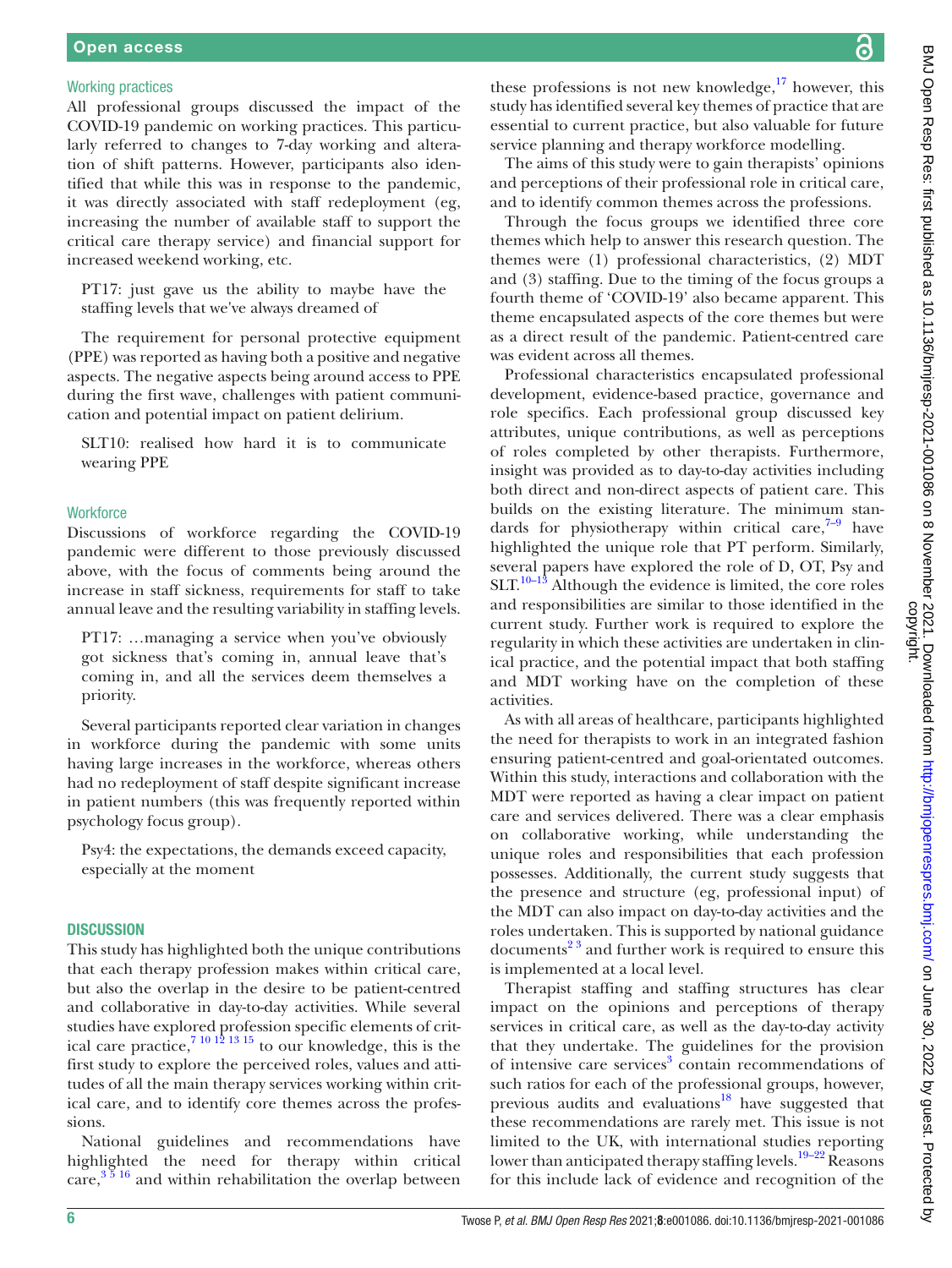roles,<sup>[23](#page-7-12)</sup> lack of funding but also lack of available appropriately trained staff able to work within critical care.<sup>24</sup>

Participants in this study raised the source of funding for therapy posts, for example, critical care or therapy department funded, as having a direct impact on the ability for therapy staff to become fully integrated within the critical care MDT. Furthermore, this study identified grades of staffing and poststructures (eg, rotational vs static) as affecting the contributions made in terms of leadership, strategy and involvement in other non-direct aspects of patient care. These subthemes are reflected within the Allied Health Professions Critical care professional development framework, $25$  and the dietetic and SLT profession-specific frameworks, $26$  which highlighted four levels of practice (foundation to expert) reflecting the four core pillars of practice. However, the impact of these varying levels of experience on clinical and service outcomes is not known and hence needs further exploration.

This study was completed after the 'first-wave' of the COVID-19 pandemic and therefore it was felt necessary to discuss the impact of the pandemic on therapy services. As shown within the results, the COVID-19 theme comprised changes in working practices, workforce and modified professional roles/identities. For some therapy professions, especially psychology, the COVID-19 pandemic has also had a profound effect not only on patient services but heightened the already high demand on staff support services.<sup>27</sup> Interestingly, most participants, especially SLTs felt that the pandemic had a very positive impact on their profession and had allowed them to highlight their ability to be adaptable and take on different responsibilities, for example, support nurse roles, but also highlighted the importance of greater MDT working and interprofessional collaboration. Furthermore, the pandemic placed greater focus on rehabilitation and recovery, and the role that therapists fulfil. This has included the publication of national guidelines and literature focusing on rehabilitation[.28 29](#page-7-17)

All participants met the inclusion criteria for clinical experience and geographical spread was achieved. Dietetics and physiotherapy both had two focus groups to reflect the perceived workforce levels, however, it is possible that we did not receive data saturation for each profession. By analysing the results collectively, the potential impact of this limitation should have been reduced. All professional groups had an average of over 13 years of postgraduate experience, of which an average of over 4 years was within critical care.

This study was planned prior to the COVID-19 pandemic, and while modifications were made to reflect the pandemic for example, questions around the impact of COVID-19, it is likely that some of the responses given by participants will have been biased by more recent clinical experiences. This may also have impacted on discussions of job roles especially where staff have been redeployed or working in modified roles to suit the needs of their local service.

BMJ Open Resp Res: first published as 10.1136/bmjresp-2021-001086 on 8 November 2021. Downloaded from http://bmjopenrespres.bmj.com/ on June 30, 2022 by guest. Protected by<br>copyright. BMJ Open Resp Res: first published as 10.1136/bmjresp-2021-001086 on 8 November 2021. Downloaded from bublishmjopenrespres.bmj.com/ on June 30, 2022 by guest. Protected by

Future research should now focus on exploring dayto-day activities completed by therapists within critical care and their overall contributions to patient and service outcomes. Through this research key questions around value, cost, efficiency and effectiveness may be answered, and used to provide further recommendations for future therapy services to critical care.

## **CONCLUSIONS**

Therapists are an essential component to the delivery of critical care especially regarding recovery and rehabilitation. Through three core themes and a subtheme (COVID-19 pandemic), this qualitative study has provided new evidence of the perceptions and opinions of the role that therapists undertake within critical care. Furthermore, it has identified the unique contributions that therapists provide as well as the impact of collaboration between therapies and the rest of the MDT. The results of the study can be used in future national guidance documents and policies addressing the role of, and staffing requirements for, therapists in critical care.

#### Author affiliations

<sup>1</sup>Physiotherapy Department, Cardiff and Vale University Local Health Board, Cardiff, UK

<sup>2</sup>School of Health Sciences, Cardiff University, Cardiff, UK

<sup>3</sup>Nutrition and Dietetics Department, London North West Hospitals University Trust, London, UK

4 Occupational Therapy Department, Torbay and South Devon NHS Foundation Trust, Torquay, UK

5 Occupational Therapy Department, King's College Hospital NHS Foundation Trust, London, UK

<sup>6</sup>Critical Care, Cardiff and Vale University Health Board, Cardiff, UK

<sup>7</sup> Speech and Language Therapy Department, Cardiff and Vale University Health Board, Cardiff, UK

8 Dietetics Department, Royal Infirmary of Edinburgh, Edinburgh, UK <sup>9</sup>Physiotherapy Department, Imperial College Healthcare NHS Trust, London, UK

<sup>10</sup>Speech and Language Therapy Department, Royal Free London NHS Foundation Trust, London, UK

<sup>11</sup> Occupational Therapy Department, Basildon and Thurrock University Hospitals NHS Foundation Trust, Basildon, UK

<sup>12</sup>Dietetics Department, St George's University Hospitals NHS Foundation Trust, London, UK

13Speech and Language Therapy Department, Manchester University NHS Foundation Trust, Manchester, UK

Contributors All authors were involved in the design of the study, protocol development and manuscript preparation. PT was involved in all phases of the study and was the guarantor. UJ was involved in all phases except data collection.

Funding The authors have not declared a specific grant for this research from any funding agency in the public, commercial or not-for-profit sectors.

Competing interests None declared.

Patient and public involvement Patients and/or the public were not involved in the design, or conduct, or reporting, or dissemination plans of this research.

Patient consent for publication Not applicable.

Ethics approval This study was sponsored by Cardiff and Vale University Health board and approved by Health and Care RThe study was approved by Health and Care Research Wales and sponsored by Cardiff and Vale UHB Research and Development (RD 19/SEP/7751). Research Ethics Committee review was exempt as the research was limited to involvement of staff as participants (no involvement of patients / service users as participants). Informed consent was obtained by the chief investigator prior to each participants involvement in the study. All participants that responded to the invitation letter and meeting the inclusion criteria were provided